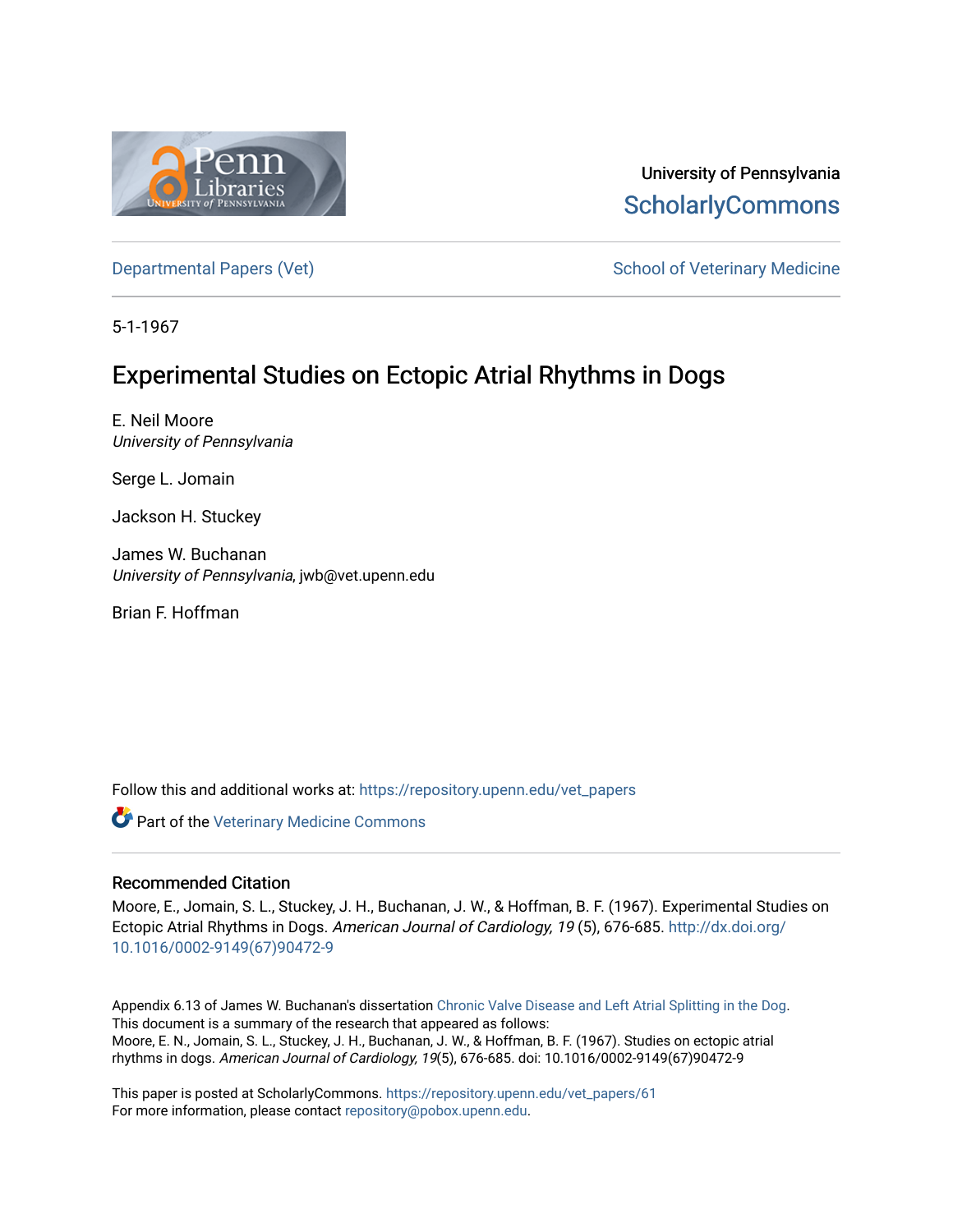### Experimental Studies on Ectopic Atrial Rhythms in Dogs

#### **Disciplines**

Medicine and Health Sciences | Veterinary Medicine

#### **Comments**

Appendix 6.13 of James W. Buchanan's dissertation [Chronic Valve Disease and Left Atrial Splitting in the](http://repository.upenn.edu/vet_papers/31/) [Dog.](http://repository.upenn.edu/vet_papers/31/)

This document is a summary of the research that appeared as follows:

Moore, E. N., Jomain, S. L., Stuckey, J. H., Buchanan, J. W., & Hoffman, B. F. (1967). Studies on ectopic atrial rhythms in dogs. American Journal of Cardiology, 19(5), 676-685. doi: 10.1016/ 0002-9149(67)90472-9